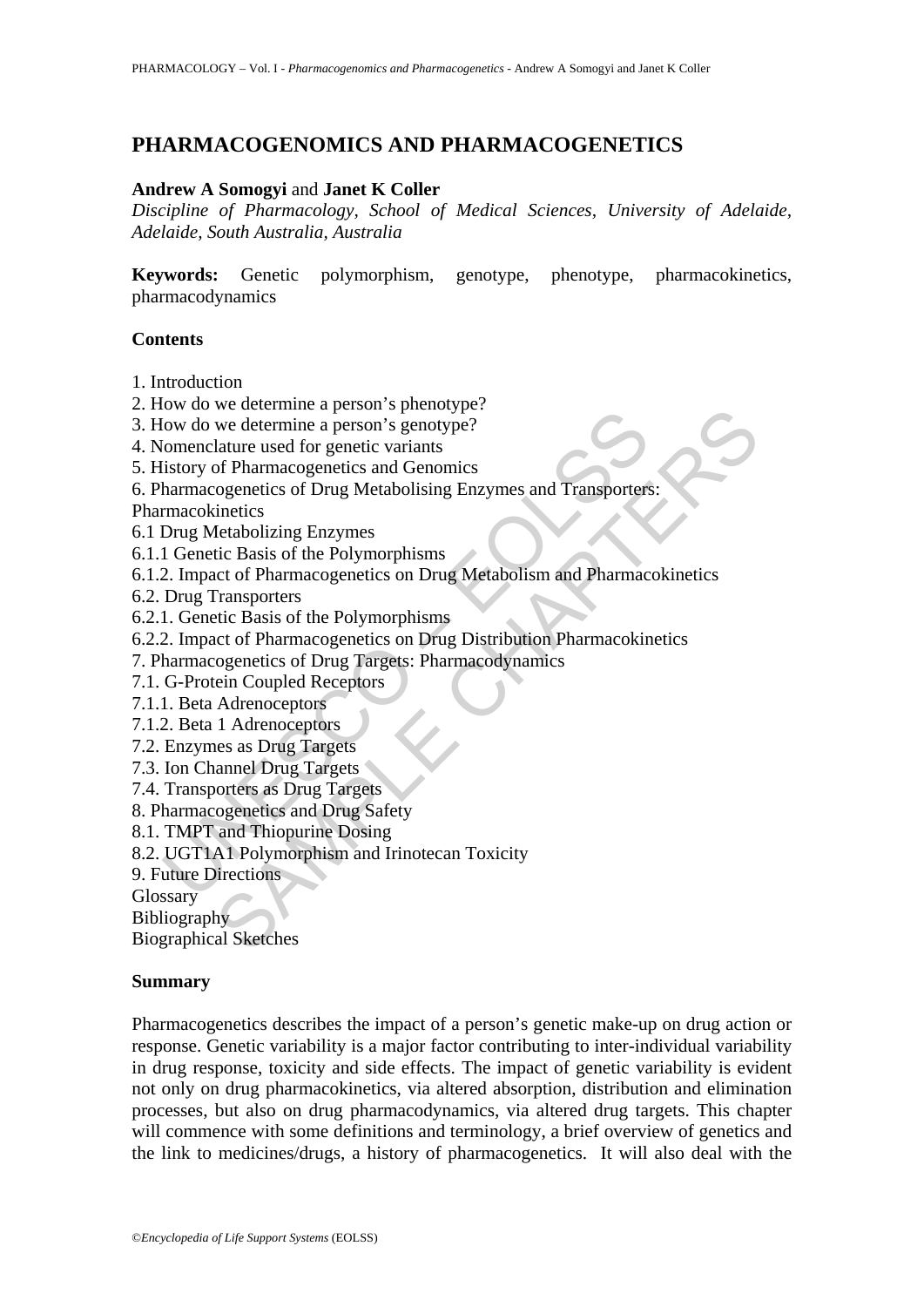role and importance that pharmacogenetics can play in the pharmacokinetics (metabolism and transport) and inherent pharmacodynamic properties of drugs. The final section will deal with the status of the clinical application of pharmacogenetics particularly to drug safety and future directions.

# **1. Introduction**

When people take the recommended dose of a medicine, some may show no response, some a small response, some a large response and some may experience side-effects and overt-toxicity leading to drug withdrawal. This large inter-individual variation in drug response is a very common feature of medicines taken by patients. It means that some medicines should not be given to patients with certain characteristics, some patients may require low doses and some may require higher than the recommended dose in order to achieve optimal therapeutic benefit. This reflects the concept of individualized drug treatment.

is to achieve optimal therapeutic benefit. This reflects the conceptive sytems and the sytems and some sytems and fective in between 20 and 80% of patients due to lack of response are are many factors which contribute to t hive optimal therapeutic benefit. This reflects the concept of individual<br>nent.<br>theve optimal therapeutic benefit. This reflects the concept of individual<br>nent.<br>tated that for most medical conditions, the drugs that are a It is estimated that for most medical conditions, the drugs that are available are ineffective in between 20 and 80% of patients due to lack of response or side effects. There are many factors which contribute to this variation in drug response. They include patient characteristics such as age, body weight, gender and compliance behaviour, disease characteristics such as kidney and liver diseases, and environmental factors such as smoking status, nutrition and taking other medicines, including herbal medicines. It is now recognised that for many medicines, an additional factor contributing to variation in drug response is the person's genetic makeup. This has been known for more than 50 years, indeed, thousands of years, and not only does it deal with variation in drug response but also is a major factor contributing to drug toxicity and side effects. It is considered that genetic factors made a substantial contribution to the estimated 100 000 hospitalised patients having fatal adverse drug reactions in the USA (the 6<sup>th</sup> leading cause of death in 1994).

The term pharmacogenetics was coined in 1959 by Friedrich Vogel to describe the study of genetically inherited conditions that alter the way drugs act on the body and modify the way the body acts on drugs, that is, pharmacodynamics and pharmacokinetics. With recent advances in biomedical technology and research, particularly the unravelling of the human genome, the term pharmacogenomics has entered the vocabulary to essentially mean the use of methods for identifying variations in the entire human genome, and to describe genes that contribute to a specific disease, or more importantly to a drug response (efficacy/toxicity) and to changes in gene expression. Pharmacogenomics relates to and is assessed by the genotype (see below) whereby allelic variants can affect the level of expression of genes and the expression and function of proteins that are a target for drug action (eg. G-protein coupled receptors (GPCRs), ion channels, transporters, enzymes). Pharmacogenetics is the general term that is used to explain gene-related effects on drug action and is commonly assessed by the phenotype (see below). Pharmacogenetics has evolved from not only providing greater insights and knowledge of drug action in humans, but has also contributed to a better understanding of the causes of adverse drug reactions. It is now becoming personalized through individualized pharmacogenomic monitoring which can lead to improved patient safety and improved drug treatment for diseases. It highlights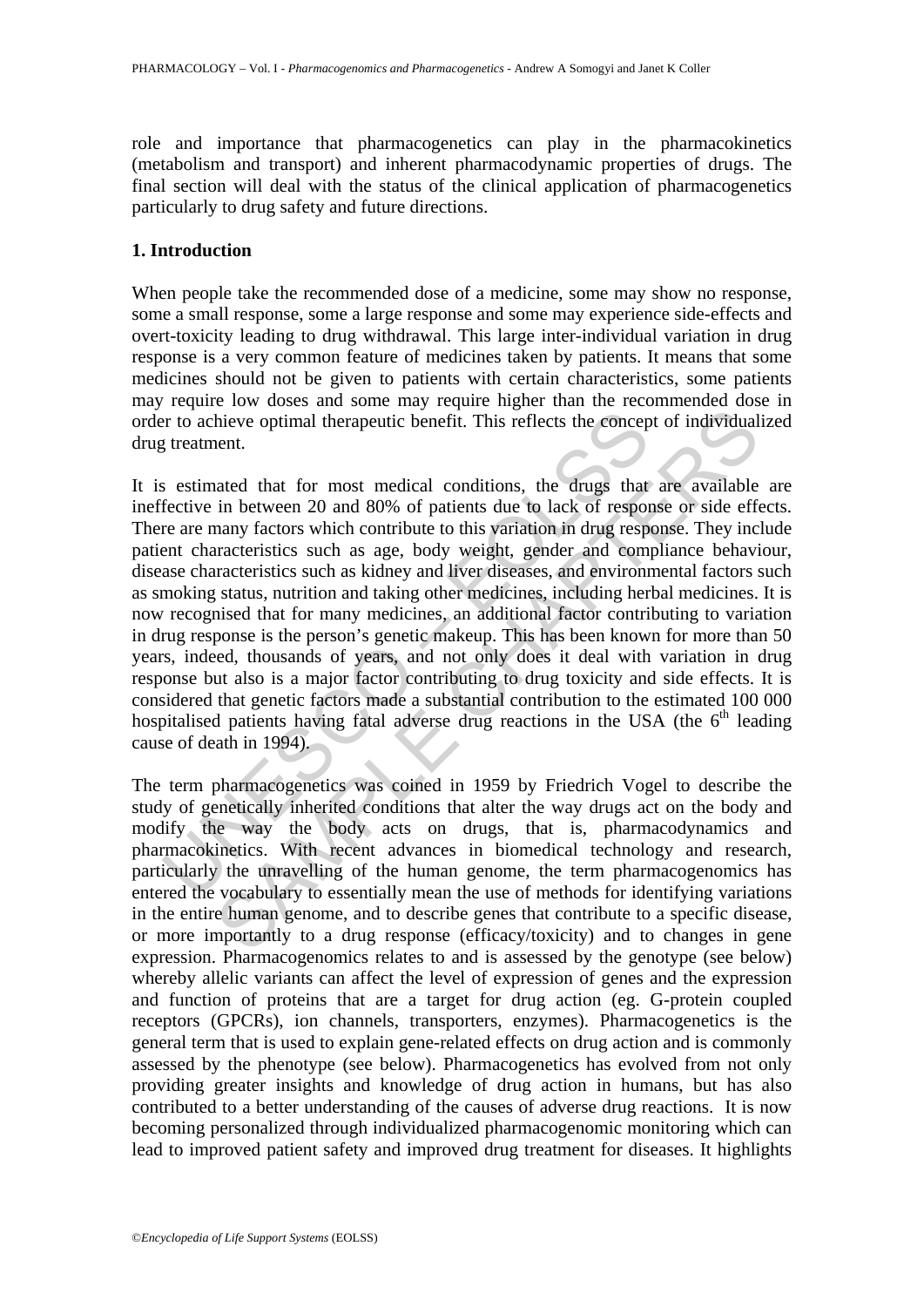the application to the well known and practiced concept of "personalised medicine" a somewhat overused term meaning individualized drug treatment. It should be noted that not only does pharmacogenetics deal with medicines, but foods and recreational drugs such as alcohol are also implicated. Thus, pharmacogenetics can explain why people, for example, of Mediterranean descent cannot consume certain foods and why Asians are particularly sensitive to the adverse effects of alcohol.

# **2. How Do We Determine a Person's Phenotype?**

is evith a highly increased ability to metabolise. A common way<br>notype is to administer the drug which is metabolised by a comple a cytochrome P450 isoform, and then measure the am<br>abolite in either a urine or blood sample a highly increased ability to metabolise. A common way to determine<br>a highly increased ability to metabolise. A common way to determine<br>is to administer the drug which is metabolised by a certain enzyme,<br>eytochrome P450 i Phenotype refers to the observed characteristics associated with a gene (eg blue eyes). A person's drug metabolism *phenotype* can be classified into one of four categories: *poor* – those with no ability to metabolise; *intermediate* – those with a reduced ability to metabolise; *extensive* – those with a normal ability to metabolise; and *ultra-rapid* – those with a highly increased ability to metabolise. A common way to determine the phenotype is to administer the drug which is metabolised by a certain enzyme, for example a cytochrome P450 isoform, and then measure the amount of drug and metabolite in either a urine or blood sample. These are then used to determine the extent of metabolism or *metabolic ratio* which is calculated as the amount of metabolite divided by the amount of drug. This is a direct measure of the intrinsic clearance of the drug. It is also possible to infer a person's phenotype via measurement of a known *pharmacodynamic response* to the drug (eg blood pressure, blood clotting ratio). The *advantage* of measuring phenotype is that the extent of metabolism or enzyme function is directly known. However, the major *disadvantage* is that this function can be altered by other drugs a person may be taking or disease states such as liver disease.

# **3. How Do We Determine a Person's Genotype?**

A person's *genotype* is determined by direct analysis of their DNA. From a blood or buccal cell or hair cell sample, DNA is isolated from the cells. The most common technique for identifying allelic variants is polymerase chain reaction (PCR) where the DNA is used as a template and regions of the gene of interest are repeatedly copied (amplified) specifically with specially designed primers matched to the nucleotide sequence. Following this amplification, the products of the PCR can be directly sequenced or undergo *restriction fragment length polymorphism* (RFLP) analysis to identify the variants. The *advantage* of genotyping is that it cannot be influenced by other drugs or disease states. However, the *disadvantage* is that the impact of a genotype on overall function in the individual is not necessarily known.

# **4. Nomenclature Used For Genetic Variants**

As a result of the large amount of data describing variants of the genes, it has been necessary to adopt a common system of nomenclature, especially when there are a number of variants in one gene. The gene name is always first, followed by an asterisk and then a number to indicate the defining variant is being described. The number one in this position almost always refers to the wild-type sequence of the gene. Depending on the complexity of the genetic polymorphism, the number may be followed by a letter to indicate another variation in addition to the defining variant indicated by the number. An example is CYP2D6\*3B, where CYP2D6 refers to the gene, 3 indicates the defining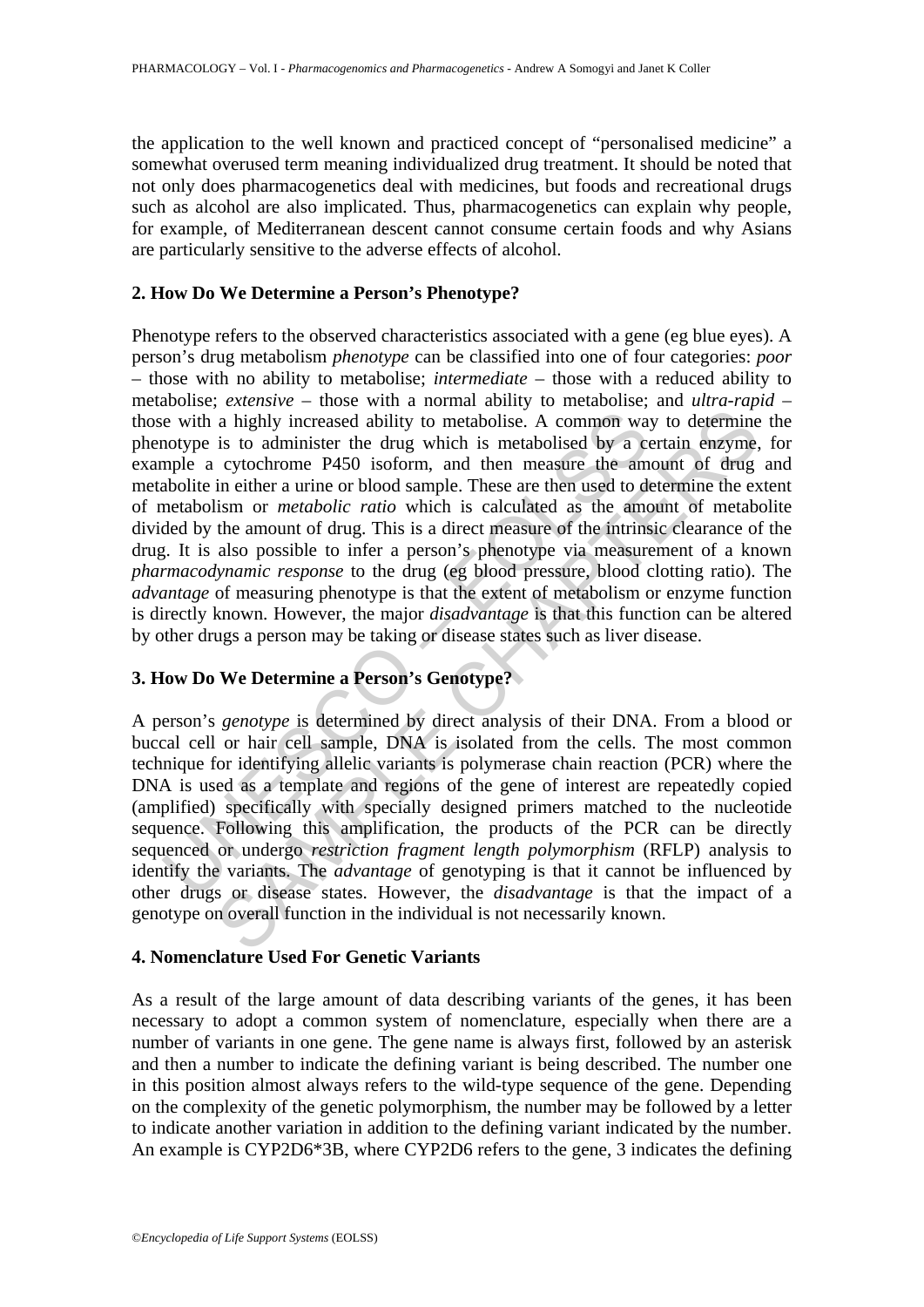variant is in this case a base-pair deletion at position 2549 and the letter B indicates an additional SNP at position 1749. This system is used for most genes with well-defined genetic polymorphisms, eg drug metabolising enzymes (cytochrome P450 (CYP450) and UDP-glucuronosyltransferases (UGTs) and transporters (ABCB1). Individuals can then be classified for example as homozygous wild-type (CYP2C9\*1/\*1), heterozygous variant (CYP2C9\*1/\*2*)* and homozygous variant (CYP2C9\*2/\*2). However, for less well defined genes often the SNP is identified individually with the nucleotide of the wild-type sequence followed by the position number of the base-pair and then the nucleotide of the variant sequence. An example is the A118G SNP of the mu opioid receptor gene, where adenine is the nucleotide in the wild-type sequence at position 118 and guanine is the nucleotide in the variant. This can also be written with the number of the base-pair first followed by the nucleotide of the wild-type sequence, a greater than symbol and then the nucleotide of the variant sequence, 118A>G.

### **5. History of Pharmacogenetics and Genomics**

listory of Pharmacogenetics and Genomics<br>
emacogenetics can be traced back more than 2,500 years ago<br>
ek mathematician and philosopher, who reported on life threater<br>
ple from the Mediterranean area consuming the broad be Pharmacogenetics can be traced back more than 2,500 years ago to Pythagoras, the Greek mathematician and philosopher, who reported on life threatening haemolysis in people from the Mediterranean area consuming the broad bean (*Vicia faba*). The condition was eventually called favism, and was due to a deficiency in the enzyme glucose-6-phosphate-dehydrogenase (G6PD). This deficiency results in instability of red blood cell haemoglobin so that when substances are taken (such as the broad bean or antimalaria drugs) which cause oxidative stress to haemoglobin, G6PD cannot regenerate reduced glutathione that protects haemoglobin and haemolysis ensues. This deficiency is one of the most common genetic deficiencies in the world, affecting almost half a billion people of mainly Mediterranean, African and Asian origin.

of **Pharmacogenetics and Genomics**<br>
enertics can be traced back more than 2,500 years ago to Pythagoras,<br>
hematician and philosopher, who reported on life threatening haemolysis<br>
m the Mediterranean area consuming the bro In the 1930s, researchers identified a common genetic polymorphism which was associated with ethnicity and human response to a chemical; the lack of bitterness to phenylthiocarbamide (PTC) in 30% of Caucasian but less than 10% of African Americans. The investigators were able to determine the inheritance pattern as autosomal (not linked to sex chromosome 23) recessive (need 2 copies of variant to express the phenotype). Three events in the 1950s brought pharmacogenetics to the forefront. These were: up to 10% of African American soldiers in the Pacific region during World War II developed an active haemolytic crisis when given the anti-malarial drug primaquine, due to G6PD deficiency; the short-acting intravenous muscle-relaxant succinylcholine produced prolonged apnoea (and sometimes death) in approximately 1 in 3,000 subjects due to pseudo-cholinesterase deficiency; isoniazid a very effective treatment for tuberculosis is subject to an acetylation metabolism polymorphism so that subjects can be classified as fast and slow acetylators and this influenced adverse effects, such as peripheral neuropathy and hepatotoxicity.

In addition, a landmark review in the Journal of the American Medical Association by Arno Motulsky brought to the attention of physicians, the notion that one's inheritance might explain individual differences in the efficacy to drugs and their side effects. In the mid 1970s pharmacogenetics was reinvigorated when the sparteine-debrisoquine genetic polymorphism in CYP2D6 metabolism (see below) was identified. This discovery by two clinical pharmacologists working independently in Germany and the United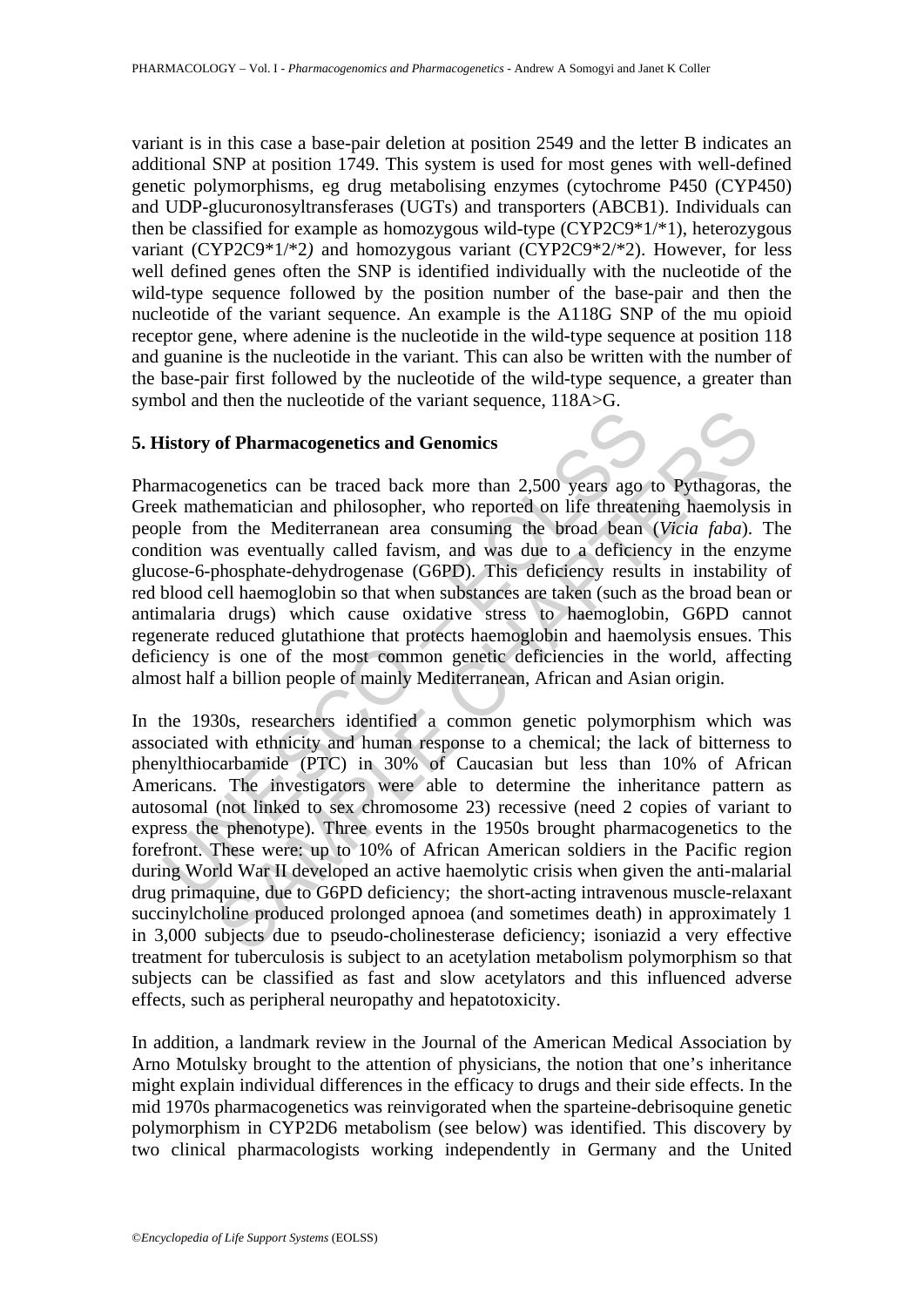Kingdom showed that the severe side effects in people taking these medicines was due to a deficiency in the enzyme CYP2D6 and its major effect on their pharmacokinetics (see below). Since cytochrome P450 (CYP) metabolism is the major drug metabolizing enzyme system, a large number of drugs metabolised by CYP2D6 could be affected (see below). This discovery led to an important and greater understanding of drug metabolism, in terms of identifying the mechanisms for the deficiency through enzyme protein purification, cloning and expression of the enzyme and identification of the allelic variants that caused the CYP2D6 poor metabolizer phenotype. Less than 10 years later, ultra-rapid metabolizer pheno- and geno-types of CYP2D6 were identified. These discoveries in CYP2D6 genetic polymorphism were quite profound resulting in almost 3,000 publications and it had a major impact on the pharmaceutical industry that was inclined to abandon the development of any drug candidate that was a substrate for CYP2D6, much to the dismay of pharmacogenetists.

In the past 15 years, other CYP polymorphisms (eg. 2C19, 2C9)<br>AT polymorphisms have been identified and, the first journal<br>w called Pharmacogenetics and Genomics) was publishe<br>minittees for drug metabolising enzymes and a and 15 years, other CYP polymorphisms (eg. 2C19, 2C9) and the NAT2<br>gan ast 15 years, other CYP polymorphisms (eg. 2C19, 2C9) and the NAT2<br>gan ast 15 years, other CYP polymorphisms dat, the first journal Pharmacogeneed<br>sor Over the past 15 years, other CYP polymorphisms (eg. 2C19, 2C9) and the NAT2 and TPMT polymorphisms have been identified and, the first journal Pharmacogenetics (now called Pharmacogenetics and Genomics) was published. Nomenclature committees for drug metabolising enzymes and allelic variants have been established, drug transporter and drug target polymorphisms identified and the US Food and Drug Administration (FDA) has released guidelines for the submission of pharmacogenetic data with new drug applications. New specific pharmacogenetic testing equipment (Amplichip) has become available and it is now well recognised in drug development, that pharmacogenetics and genomics play important roles in the development of all new drugs coming onto the market. In amongst all these discoveries, a very important concept needs to be recognised in that the frequency of the phenotype and genotype (to be discussed below) is not fixed across ethnic groups, but shows large interethnic variability. For example, the CYP2C19 poor metaboliser phenotype occurs in about 2% of Caucasians and about 20% of the Asian population, but more than 50% of the Pacific Islander populations. The CYP2D6 poor metaboliser phenotype occurs in about 8% of the Caucasian population and less than 2% of the Asian population and the major allelic variant in Caucasians is \*4 whereas in Asian subjects it is \*10.

# **6. Pharmacogenetics of Drug Metabolising Enzymes and Transporters: Pharmacokinetics**

The pharmacokinetics of drugs can be altered by variability in the genes encoding drug metabolizing enzymes such as CYP450s and UGTs which change the person's ability to metabolise the drug, or in genes controlling the distribution processes of drugs around the body such as genes encoding for drug transporters for example ABCB1.

# **6.1 Drug Metabolizing Enzymes**

Many isoforms of the cytochrome P450 enzyme family responsible for Phase I metabolism display genetic polymorphism, with the most well defined being CYP2D6, CYP2C9, CYP2C19 and CYP2B6. In addition, several Phase II metabolism enzymes are influenced by genetic variability such as isoforms of the UGT enzyme family, aldehyde dehydrogenase, N-acetyltransferase and thiopurine S-methyltransferase.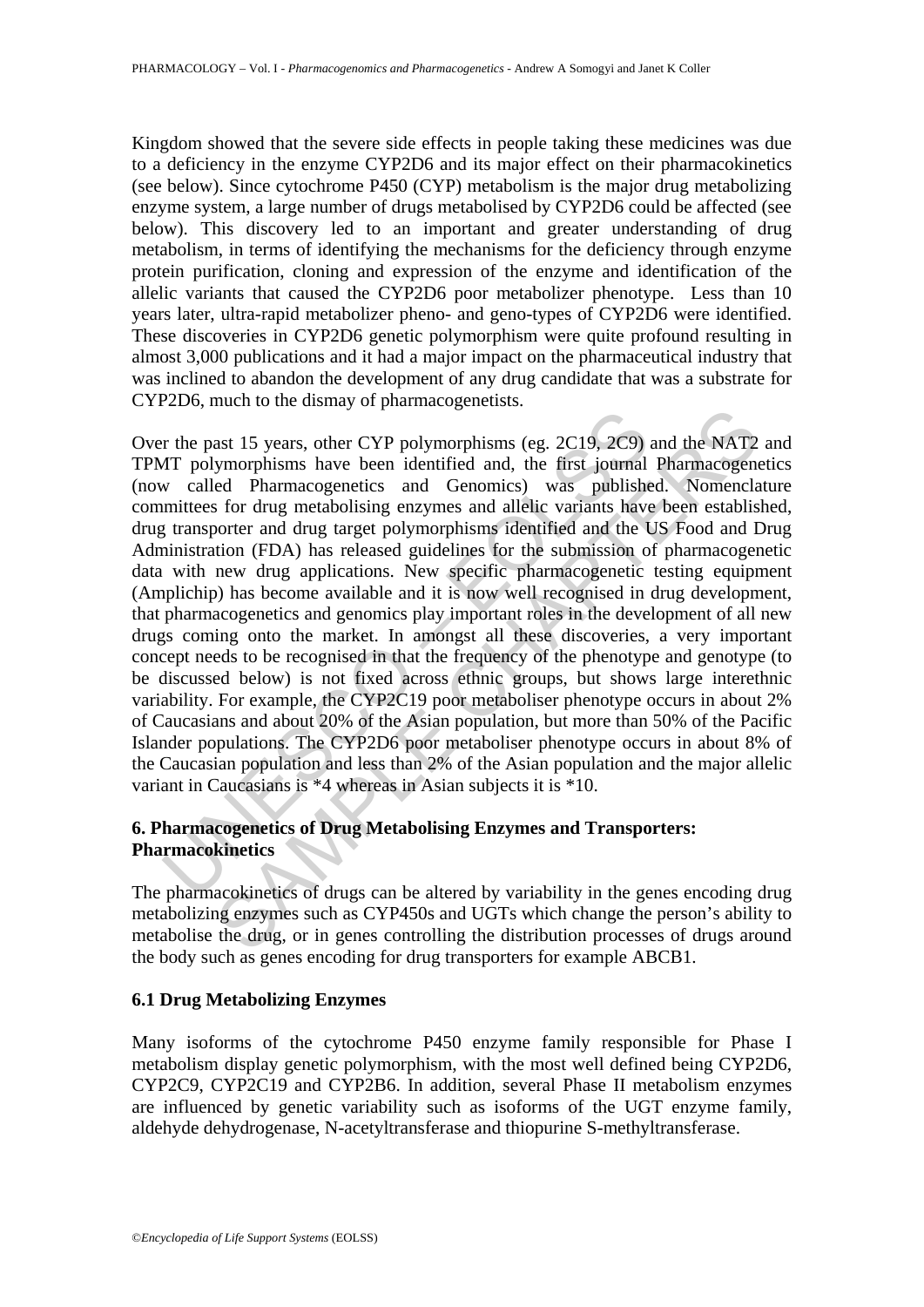# **6.1.1 Genetic Basis of the Polymorphisms**

### **6.1.1a. Phase I enzymes**

### *CYP2D6*

11 in no functional CYP2D6 enzyme, \*1 and \*2 retain normal<br>vity, whilst \*9, \*10 and \*41 variants result in decreased CYI<br>lication of the CYP2D6 gene (\*1xN, \*2xN) and variants in the gene results in greatly increased CYP2D to functional CYP2D6 enzyme, \*1 and \*2 retain normal levels of CYP<br>hilst \*9, \*10 and \*41 variants result in decreased CYP2D6 activity<br>hilst \*9, \*10 and \*41 variants result in decreased CYP2D6 activity<br>of the CYP2D6 gene ( Since its discovery in the mid 1970's the genetic polymorphism of *CYP2D6* has been well described with over 100 allelic variants currently identified. Many of these occur rarely in a population and there are differences in the frequency of variants and hence the occurrence of poor metabolizers between ethnic populations. For example, the most common variants in a Caucasian population are the  $*3$ ,  $*4$ ,  $*5$ ,  $*6$  and  $*7$  variants, whilst in Asians the \*10 variant is the most common. These variants are defined by specific mutations such as single base-pair changes through to deletion of the entire gene. In addition, functional studies have shown that \*3, \*4, \*5, \*6, \*7 and \*8 variants result in no functional CYP2D6 enzyme, \*1 and \*2 retain normal levels of CYP2D6 activity, whilst \*9, \*10 and \*41 variants result in decreased CYP2D6 activity and duplication of the CYP2D6 gene  $(*1xN, *2xN)$  and variants in the promoter region of the gene results in greatly increased CYP2D6 activity. Combinations of these variants determine the overall CYP2D6 drug metabolising phenotypes: poor metabolisers (PM) carry two non-functional variants; intermediate metabolisers (IM) carry at least one decreased function variant; extensive metabolisers (EM) carry at least one functional variant; and ultra-rapid metabolisers (UM) carry at gene duplications or promoter variants (Table 1).

### *Other CYP450s*

Similarly to the CYP2D6 genetic polymorphism, the variants described below determine the drug metabolising phenotype separating the population into PM and EM. In addition, ethnic differences in the occurrence of PM and individual variants also exist.

CYP2B6: This gene is also highly polymorphic with 50 variants identified to date. The \*6, \*8, \*11, \*12 and \*14-\*16 variants result in lower CYP2B6 expression or functional activity.

CYP2C9: To date, 40 variants have been identified in this gene. The \*2, \*3, \*5, \*9, \*11 and \*12 variants result in decreased CYP2C9 activity and the \*6 variant results in no CYP2C9 functional activity.

CYP2C19: To date, 24 variants have been identified. The \*2 and \*3 variants are the most common in Caucasians and result in non-functional CYP2C19.

CYP3A5: To date, 23 variants have been identified. The \*3 variant is the most common in Caucasians and results in non-functional CYP3A5.

| <b>Enzyme</b> | <b>Variant</b><br>Allele | <b>Population</b> | % frequency | <b>Phenotype</b> |
|---------------|--------------------------|-------------------|-------------|------------------|
| CYP2D6        | $*1$                     | Caucasian         | $36 - 40$   | Normal activity  |
|               |                          | Ethiopian         | 35          |                  |
|               |                          | African           | $28 - 33$   |                  |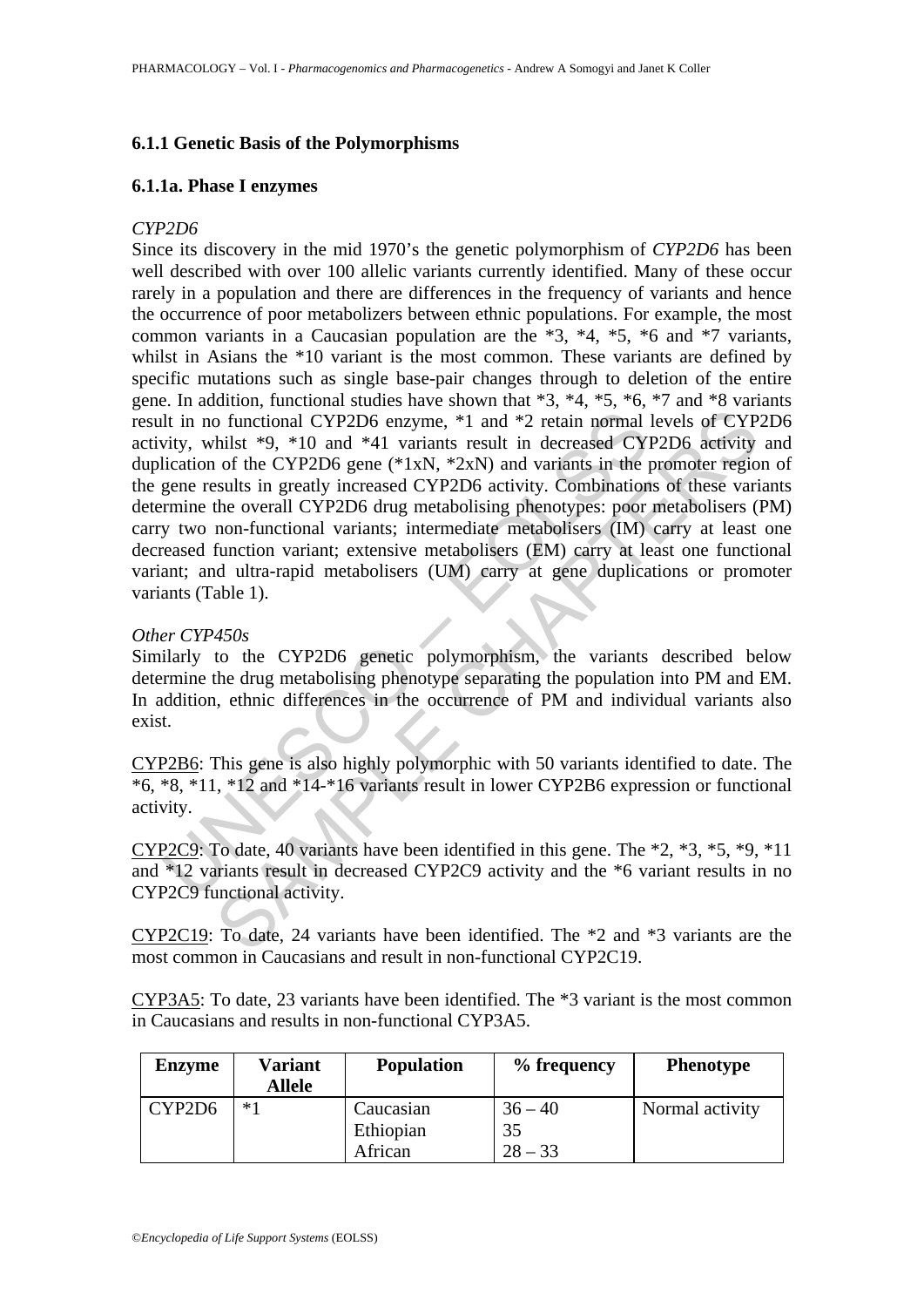|         |              | American  | 42               |                    |
|---------|--------------|-----------|------------------|--------------------|
|         | $*4$         | Asian     | $12 - 21$        | No activity        |
|         |              | Caucasian | $\mathbf{1}$     |                    |
|         |              | Ethiopian | 5                |                    |
|         |              | African   | $0.5 - 1$        |                    |
|         | $*5$         | American  | $2 - 7$          | No activity        |
|         |              | Asian     | 3                |                    |
|         |              | Caucasian | $\overline{7}$   |                    |
|         |              | Ethiopian | 6                |                    |
|         | $*10$        | African   | $0.7 - 2$        | Decreased          |
|         |              | American  | 9                | activity           |
|         |              | Asian     | $2.5 - 3.6$      |                    |
|         |              | Caucasian | $41 - 51$        |                    |
|         | $*1xN, *2xN$ | Ethiopian | $1 - 5$          |                    |
|         |              | African   | 16               | Increased activity |
|         |              | American  | $0.8 - 2.5$      |                    |
|         |              | Asian     | $0 - 2$          |                    |
|         |              | Caucasian |                  |                    |
|         |              | Ethiopian |                  |                    |
|         |              | African   |                  |                    |
|         |              | American  |                  |                    |
|         |              | Asian     |                  |                    |
| CYP2B6  | $*1$         | Caucasian | 50               | Normal activity    |
|         |              | Ghanaian  | 39               |                    |
|         |              | African   | 44               |                    |
|         |              | American  | $59 - 76$        |                    |
|         | $*6$         | Asian     | 26               | Decreased          |
|         |              | Caucasian | 47               | activity           |
|         |              | Ghanaian  | 33               |                    |
|         |              | African   | $16 - 18$        |                    |
|         |              | American  |                  |                    |
|         |              | Asian     |                  |                    |
| CYP2C9  | $*1$         | Caucasian | 74               | Normal activity    |
|         |              | Ethiopian | 94               |                    |
|         |              | African   | 95               |                    |
|         |              | American  | 98               |                    |
|         | $*2$         | Asian     | 14               | Decreased          |
|         |              | Caucasian | $\overline{4}$   | activity           |
|         |              | Ethiopian | $\boldsymbol{0}$ |                    |
|         |              | African   | $\boldsymbol{0}$ |                    |
|         | $*3$         | American  | 11               |                    |
|         |              | Asian     | $\overline{2}$   | Decreased          |
|         |              | Caucasian | 0.8              | activity           |
|         |              | Ethiopian | $\overline{2}$   |                    |
|         |              | African   |                  |                    |
|         |              | American  |                  |                    |
|         |              | Asian     |                  |                    |
| CYP2C19 | $*1$         | Caucasian | 87               | Normal activity    |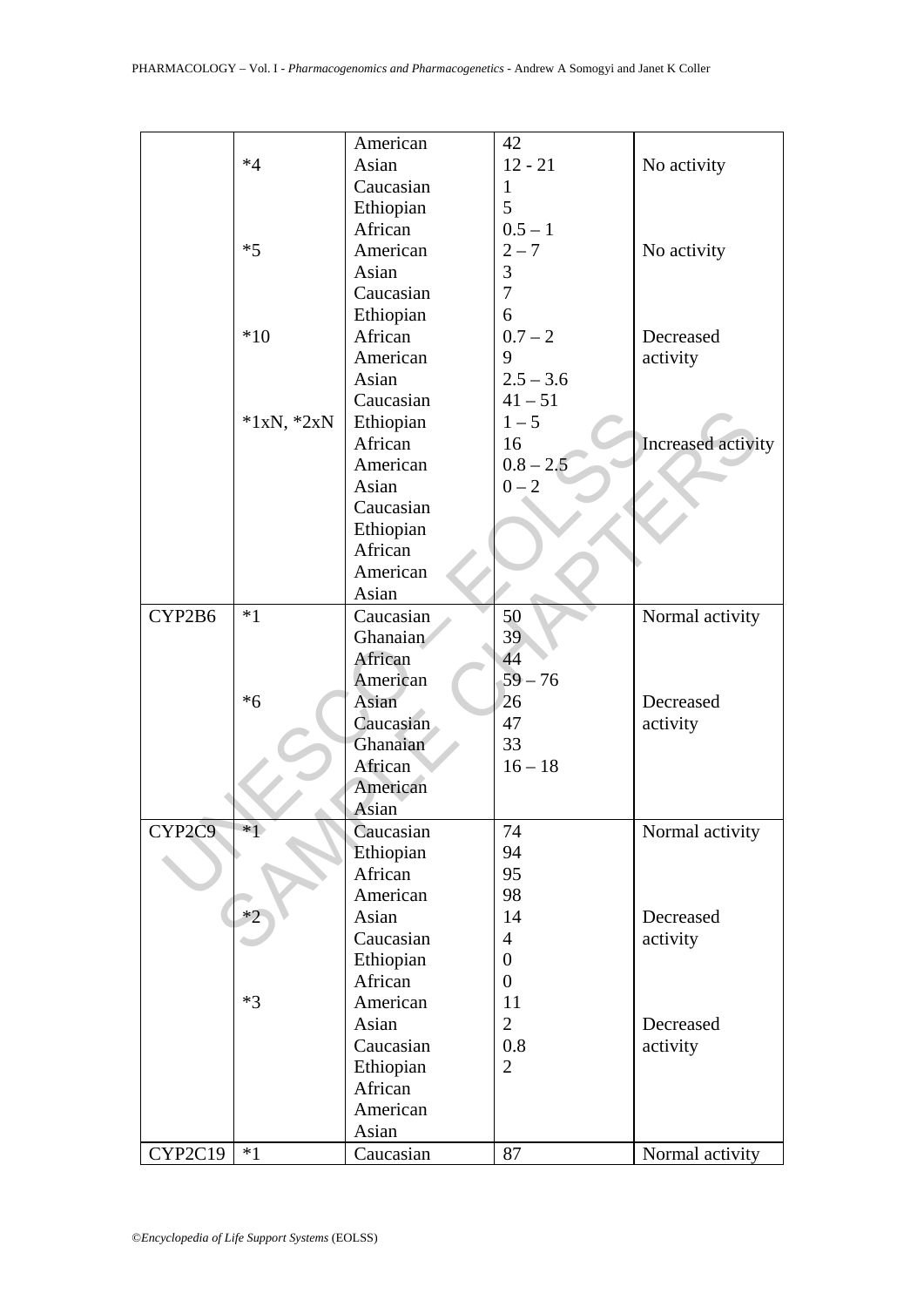|                                                                                                                                                   |      | Ethiopian  | 85               |                 |  |  |  |  |
|---------------------------------------------------------------------------------------------------------------------------------------------------|------|------------|------------------|-----------------|--|--|--|--|
|                                                                                                                                                   |      | African    | 75               |                 |  |  |  |  |
|                                                                                                                                                   |      | American   | $54 - 67$        |                 |  |  |  |  |
|                                                                                                                                                   | $*2$ | Asian      | 13               | No activity     |  |  |  |  |
|                                                                                                                                                   |      | Caucasian  | $\overline{4}$   |                 |  |  |  |  |
|                                                                                                                                                   |      | Ethiopian  | 25               |                 |  |  |  |  |
|                                                                                                                                                   |      | African    | $23 - 39$        |                 |  |  |  |  |
|                                                                                                                                                   | $*3$ | American   | $\boldsymbol{0}$ | No activity     |  |  |  |  |
|                                                                                                                                                   |      | Asian      | $\mathbf{1}$     |                 |  |  |  |  |
|                                                                                                                                                   |      | Caucasian  | $\overline{0}$   |                 |  |  |  |  |
|                                                                                                                                                   |      | Ethiopian  | $6 - 10$         |                 |  |  |  |  |
|                                                                                                                                                   |      | African    |                  |                 |  |  |  |  |
|                                                                                                                                                   |      | American   |                  |                 |  |  |  |  |
|                                                                                                                                                   |      | Asian      |                  |                 |  |  |  |  |
| CYP3A5                                                                                                                                            | $*1$ | Caucasian  | $3 - 5$          | Normal activity |  |  |  |  |
|                                                                                                                                                   |      | Zimbabwean | $\boldsymbol{0}$ |                 |  |  |  |  |
|                                                                                                                                                   |      | African    | 7                |                 |  |  |  |  |
|                                                                                                                                                   |      | American   | $\boldsymbol{0}$ |                 |  |  |  |  |
|                                                                                                                                                   | $*3$ | Asian      | $70 - 93$        | No activity     |  |  |  |  |
|                                                                                                                                                   |      | Caucasian  | 78               |                 |  |  |  |  |
|                                                                                                                                                   |      | Zimbabwean | $27 - 50$        |                 |  |  |  |  |
|                                                                                                                                                   |      | African    | 75               |                 |  |  |  |  |
|                                                                                                                                                   | $*6$ | American   | $\overline{0}$   | No activity     |  |  |  |  |
|                                                                                                                                                   |      | Asian      | $\overline{22}$  |                 |  |  |  |  |
|                                                                                                                                                   |      | Caucasian  | 13               |                 |  |  |  |  |
|                                                                                                                                                   |      | Zimbabwean | $\overline{0}$   |                 |  |  |  |  |
|                                                                                                                                                   |      | African    |                  |                 |  |  |  |  |
|                                                                                                                                                   |      | American   |                  |                 |  |  |  |  |
|                                                                                                                                                   |      | Asian      |                  |                 |  |  |  |  |
| Table 1. The frequency of the major variant alleles of CYP450 drug metabolising<br>enzymes across major ethnic groups and the resultant phenotype |      |            |                  |                 |  |  |  |  |
|                                                                                                                                                   |      |            |                  |                 |  |  |  |  |
|                                                                                                                                                   |      |            |                  |                 |  |  |  |  |
|                                                                                                                                                   |      |            |                  |                 |  |  |  |  |
|                                                                                                                                                   |      |            |                  |                 |  |  |  |  |



#### **Bibliography**

- - -

Pharmacogenomics by W.Kalow, U.A.Meyer and R.F.Tyndale; Book in Drug and the Pharmaceutical Sciences Series Volume 156, 2005 2<sup>nd</sup> Edition, Taylor & Francis, New York, ISBN: 1-57444-878-1.